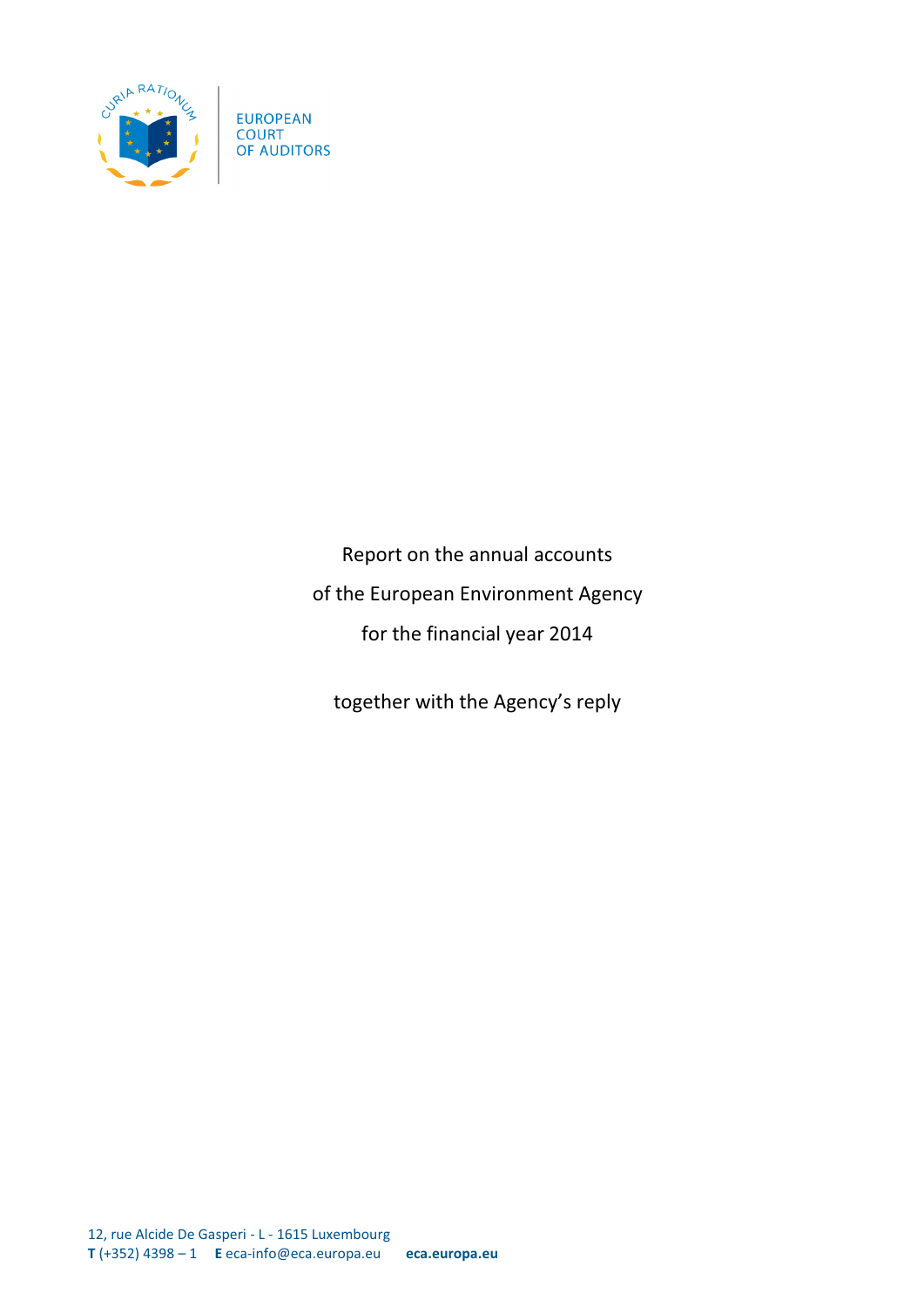#### **INTRODUCTION**

1. The European Environment Agency (hereinafter "the Agency", aka "EEA"), which is located in Copenhagen, was established by Council Regulation (EEC) No 1210/90**<sup>1</sup>** . It is responsible for setting up an observation network to provide the Commission, the Parliament, the Member States and, more generally, the public with reliable information on the state of the environment. This information should, in particular, enable the European Union and the Member States to take action to safeguard the environment and assess the effectiveness of such action**<sup>2</sup>** .

#### **INFORMATION IN SUPPORT OF THE STATEMENT OF ASSURANCE**

2. The audit approach taken by the Court comprises analytical audit procedures, direct testing of transactions and an assessment of key controls of the Agency's supervisory and control systems. This is supplemented by evidence provided by the work of other auditors and an analysis of management representations.

### **STATEMENT OF ASSURANCE**

3. Pursuant to the provisions of Article 287 of the Treaty on the Functioning of the European Union (TFEU), the Court has audited:

- (a) the annual accounts of the Agency, which comprise the financial statements**<sup>3</sup>** and the reports on the implementation of the budget<sup>4</sup> for the financial year ended 31 December 2014, and
- (b) the legality and regularity of the transactions underlying those accounts.

<u>.</u>

- <sup>2</sup> **Annex II** summarises the Agency's competences and activities. It is presented for information purposes.
- **3** These include the balance sheet and the statement of financial performance, the cash flow table, the statement of changes in net assets and a summary of the significant accounting policies and other explanatory notes.
- **4** These comprise the budgetary outturn account and the annex to the budgetary outturn account.

**<sup>1</sup>** OJ L 120, 11.5.1990, p. 1.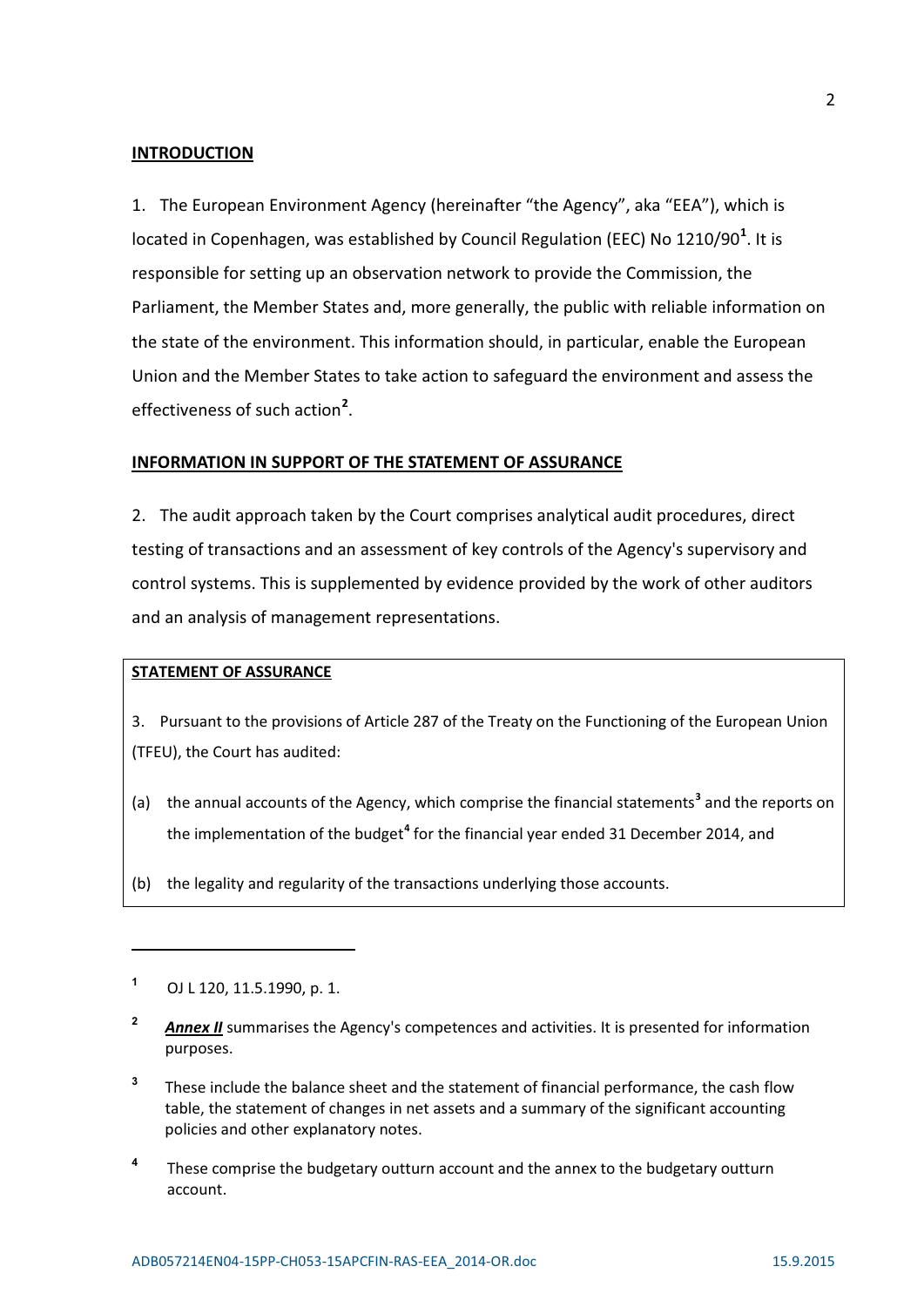#### *The management's responsibility*

4. The management is responsible for the preparation and fair presentation of the annual accounts of the Agency and the legality and regularity of the underlying transactions<sup>5</sup>:

- (a) The management's responsibilities in respect of the Agency's annual accounts include designing, implementing and maintaining an internal control system relevant to the preparation and fair presentation of financial statements that are free from material misstatement, whether due to fraud or error; selecting and applying appropriate accounting policies on the basis of the accounting rules adopted by the Commission's accounting officer<sup>6</sup>; making accounting estimates that are reasonable in the circumstances. The Executive Director approves the annual accounts of the Agency after its accounting officer has prepared them on the basis of all available information and established a note to accompany the accounts in which he declares, inter alia, that he has reasonable assurance that they present a true and fair view of the financial position of the Agency in all material respects.
- (b) The management's responsibilities in respect of the legality and regularity of the underlying transactions and compliance with the principle of sound financial management consist of designing, implementing and maintaining an effective and efficient internal control system comprising adequate supervision and appropriate measures to prevent irregularities and fraud and, if necessary, legal proceedings to recover funds wrongly paid or used.

### *The auditor's responsibility*

<u>.</u>

5. The Court's responsibility is, on the basis of its audit, to provide the European Parliament and the Council**<sup>7</sup>** with a statement of assurance as to the reliability of the annual accounts and the legality and regularity of the underlying transactions. The Court conducts its audit in accordance with the IFAC International Standards on Auditing and Codes of Ethics and the INTOSAI International

**<sup>5</sup>** Articles 39 and 50 of Commission Delegated Regulation (EU) No 1271/2013 (OJ L 328, 7.12.2013, p. 42).

**<sup>6</sup>** The accounting rules adopted by the Commission's accounting officer are derived from the International Public Sector Accounting Standards (IPSAS) issued by the International Federation of Accountants or, where relevant, the International Accounting Standards (IAS)/International Financial Reporting Standards (IFRS) issued by the International Accounting Standards Board.

**<sup>7</sup>** Article 107 of Regulation (EU) No 1271/2013.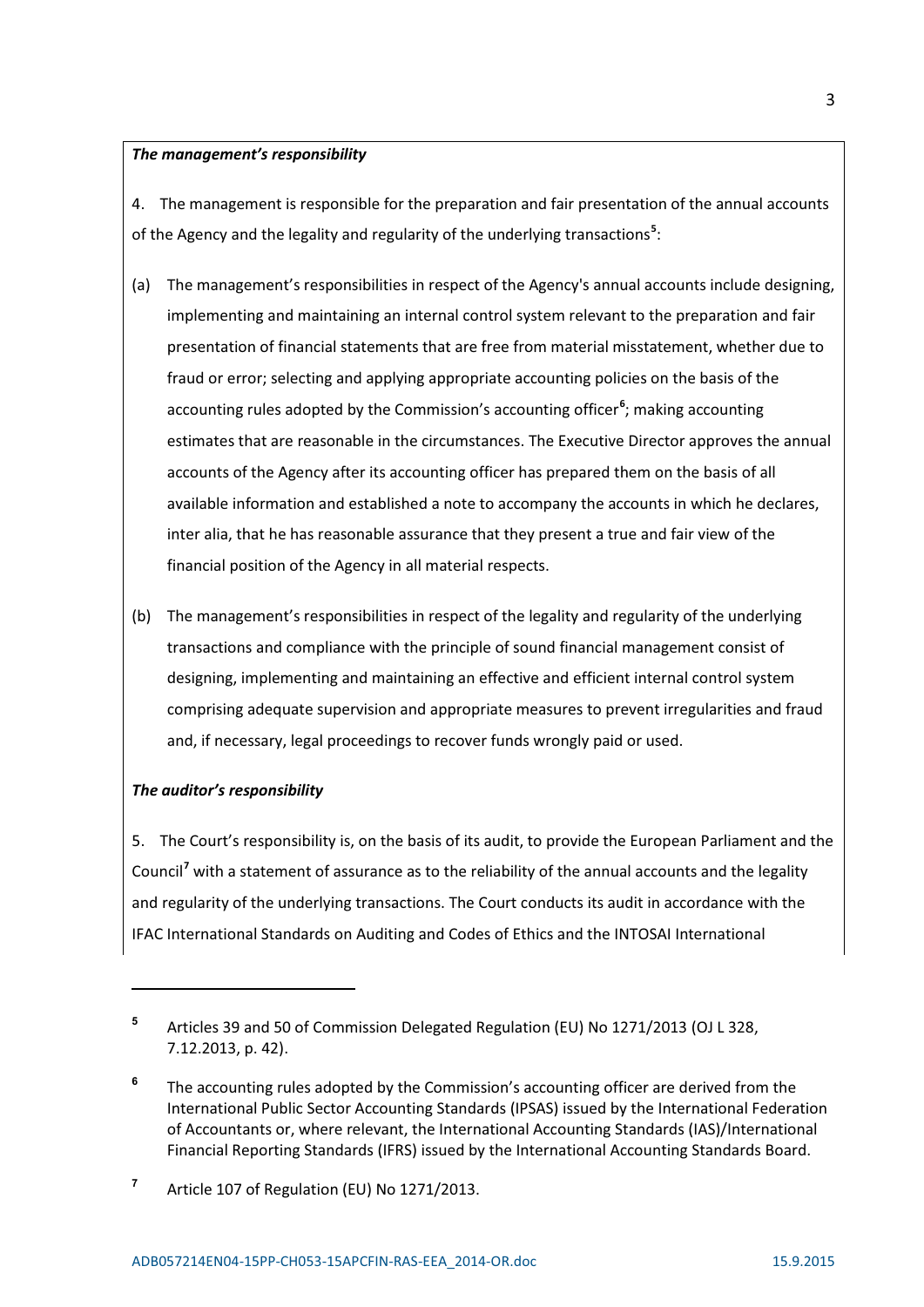Standards of Supreme Audit Institutions. These standards require the Court to plan and perform the audit to obtain reasonable assurance as to whether the annual accounts of the Agency are free from material misstatement and the transactions underlying them are legal and regular.

6. The audit involves performing procedures to obtain audit evidence about the amounts and disclosures in the accounts and the legality and regularity of the underlying transactions. The procedures selected depend on the auditor's judgement, which is based on an assessment of the risks of material misstatement of the accounts and material non-compliance by the underlying transactions with the requirements in the legal framework of the European Union, whether due to fraud or error. In assessing these risks, the auditor considers any internal controls relevant to the preparation and fair presentation of the accounts, as well as the supervisory and control systems that are implemented to ensure the legality and regularity of underlying transactions, and designs audit procedures that are appropriate in the circumstances. The audit also entails evaluating the appropriateness of accounting policies, the reasonableness of accounting estimates and the overall presentation of the accounts. In preparing this report and Statement of Assurance, the Court considered the audit work of the independent external auditor performed on the Agency's accounts as stipulated in Article 208(4) of the EU Financial Regulation**<sup>8</sup>** .

7. The Court considers that the audit evidence obtained is sufficient and appropriate to provide a basis for its statement of assurance.

## **Opinion on the reliability of the accounts**

<u>.</u>

8. In the Court's opinion, the Agency's annual accounts present fairly, in all material respects, its financial position as at 31 December 2014 and the results of its operations and its cash flows for the year then ended, in accordance with the provisions of its Financial Regulation and the accounting rules adopted by the Commission's accounting officer.

### **Opinion on the legality and regularity of the transactions underlying the accounts**

9. In the Court's opinion, the transactions underlying the annual accounts for the year ended 31 December 2014 are legal and regular in all material respects.

10. The comments which follow do not call the Court's opinions into question.

**<sup>8</sup>** Regulation (EU, Euratom) No 966/2012 of the European Parliament and of the Council (OJ L 298, 26.10.2012, p. 1).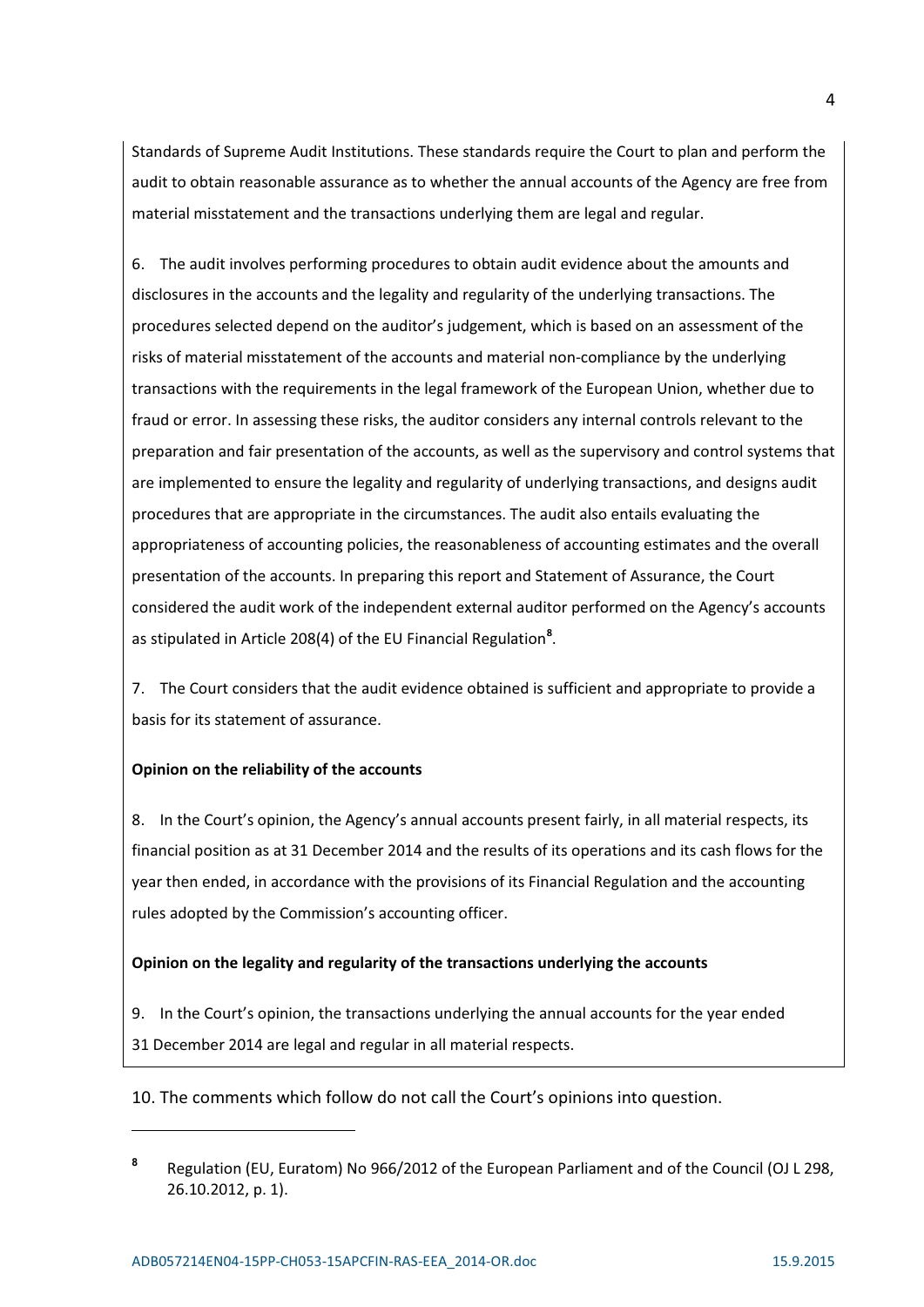## **COMMENTS ON THE LEGALITY AND REGULARITY OF TRANSACTIONS**

11. In 2014 the Agency launched a call to procure services to provide IT and Geographic Information Systems (GIS) consultancy services for the implementation of Reference Data Access (RDA) component and for supporting EEA in other Copernicus related activities to the value of 1,7 million euro. An important aspect of the tender referred to as "known shortcomings" was not defined anywhere in the technical specifications. Clearer tender specifications would have contributed to a more effective and competitive procurement procedure.

## **COMMENTS ON INTERNAL CONTROLS**

12. Although the EEA has started to implement a new ex-ante and ex-post control policy for grants, the verification procedures have not yet been documented. However, guidelines have been issued to beneficiaries (European Topic Centres or ETC) on the preparation of cost statements.

13. Weaknesses were nevertheless noted for the grant transactions audited. For one of the ETCs, the verifying officer had identified the inclusion of ineligible expenditure within the cost claim but the authorising officer approved the full amount claimed. In a second case, the full cost claim was paid even though most of the partners selected for ex ante verification had not provided the EEA with the requested documents. Furthermore, the internal auditor was involved in both ex ante and ex post verifications: these are incompatible tasks. It should be noted that the system of ex ante controls has been the subject of discussion between the Court and the Agency since 2012.

## **OTHER COMMENTS**

14. The Agency has contracted backup services, including email services, with a cloud services provider using an interinstitutional contract procured by DIGIT. The conditions of the contract do not adequately define the location of the Agency's data. The contractor has reserved the right to transfer the Agency's data outside the geographic area of the European Union without notice, e.g. to address latency issues, routing data may need to be copied to different data centres in different regions. Consequently the Agency has not ensured that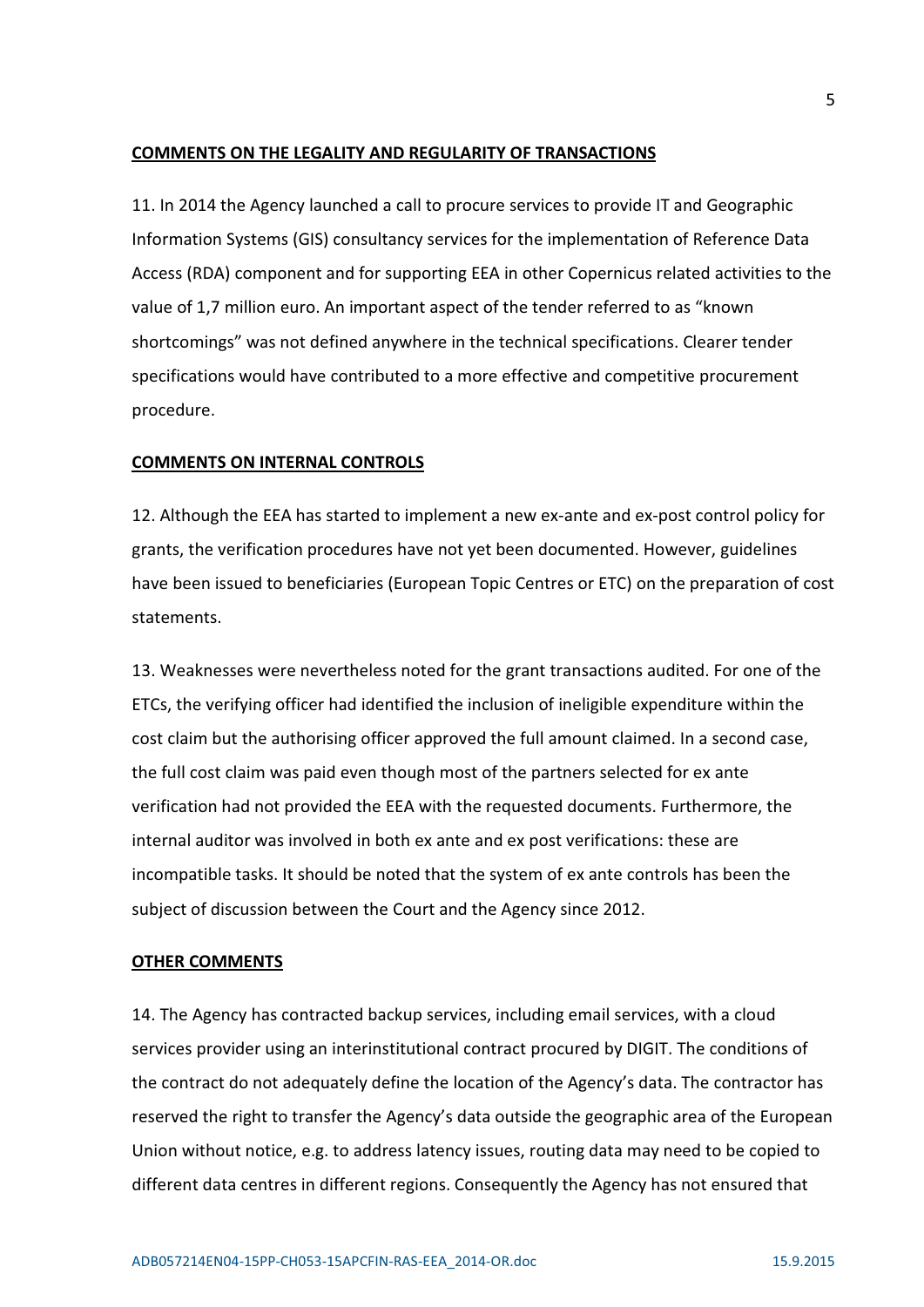the privileges and immunities of the European Communities, to which it is subject, are guaranteed and that the service provider fully respects the privacy guarantees granted by Article 7 of the EU Charter of Fundamental Rights.

# **FOLLOW-UP OF PREVIOUS YEARS' COMMENTS**

15. An overview of the corrective actions taken in response to the Court's comments from the previous years is provided in *Annex I*.

This Report was adopted by Chamber IV, headed by Mr Milan Martin CVIKL, Member of the Court of Auditors, in Luxembourg at its meeting of 15 September 2015.

*For the Court of Auditors*

hion.

 Vítor Manuel da SILVA CALDEIRA *President*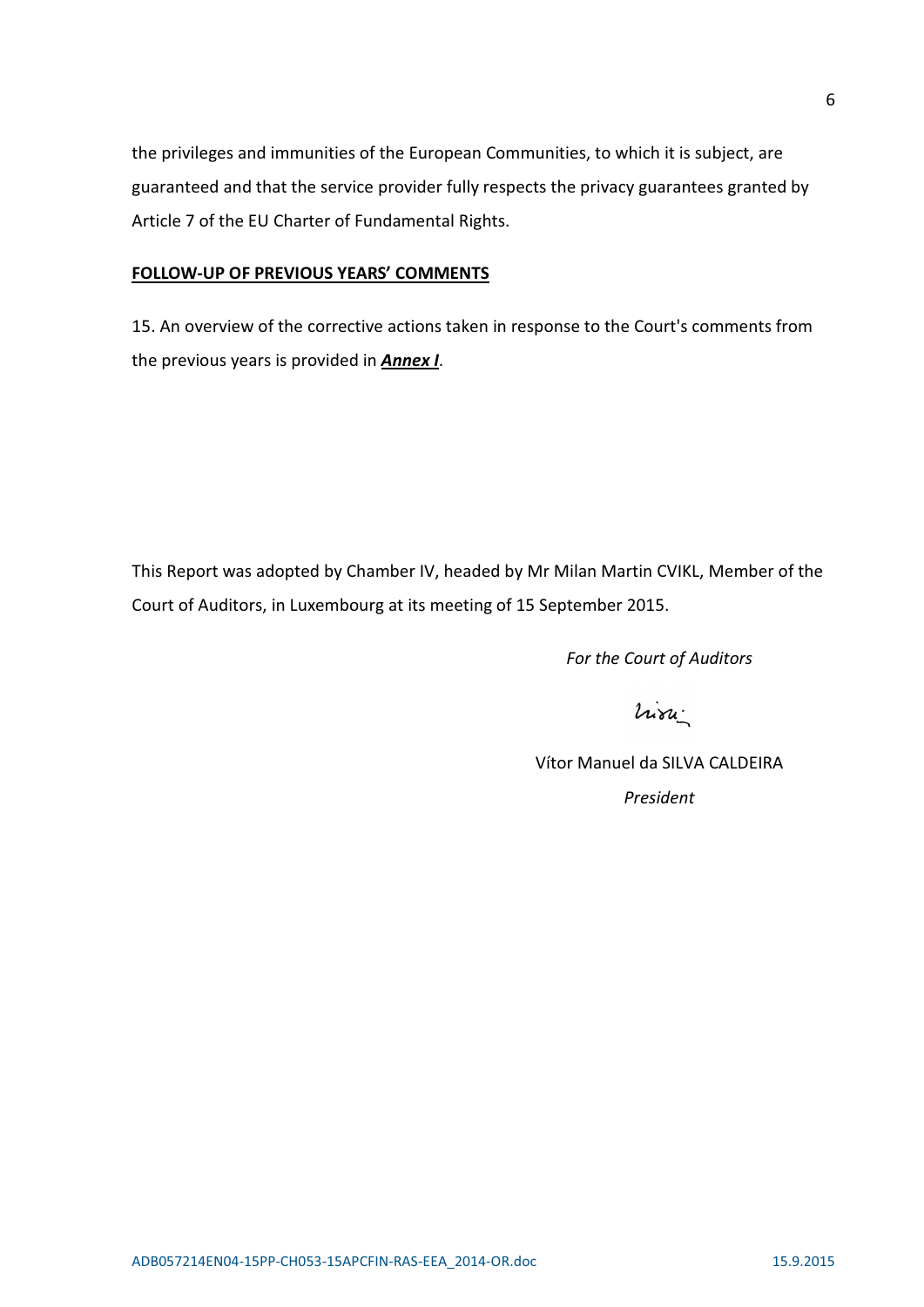| Status of corrective action<br>Completed / Ongoing<br>Outstanding / N/A) | Ongoing                                                                                                                                                                                                                                                                                                                                                                                                                                                                                                                                                                                                                                                                                                                                                                        |
|--------------------------------------------------------------------------|--------------------------------------------------------------------------------------------------------------------------------------------------------------------------------------------------------------------------------------------------------------------------------------------------------------------------------------------------------------------------------------------------------------------------------------------------------------------------------------------------------------------------------------------------------------------------------------------------------------------------------------------------------------------------------------------------------------------------------------------------------------------------------|
| Court's comment                                                          | In 2012 the Agency awarded grants under three major grant programmes <sup>+</sup> to consortia consisting<br>beneficiaries any document to substantiate the eligibility and accuracy of the staff costs claimed,<br>which represent the main part of costs <sup>2</sup> . Ex ante on-the-spot verifications of costs at beneficiary<br>of environmental institutions and bodies in Europe, UN organisations and national environment<br>claimed by beneficiaries consist of a desk analysis of cost claims. It does not usually obtain from<br>total operating expenditure. The Agency's ex ante verifications before reimbursement of costs<br>organisations. Total grant expenditure in 2012 was 11,9 million euro, representing 27 % of the<br>evel are rare <sup>9</sup> . |
| Year                                                                     | 2012                                                                                                                                                                                                                                                                                                                                                                                                                                                                                                                                                                                                                                                                                                                                                                           |

Follow-up of previous years' comments **Follow-up of previous years' comments** 

**Annex I** *Annex I* 

 $\overline{1}$ 

 $\overline{a}$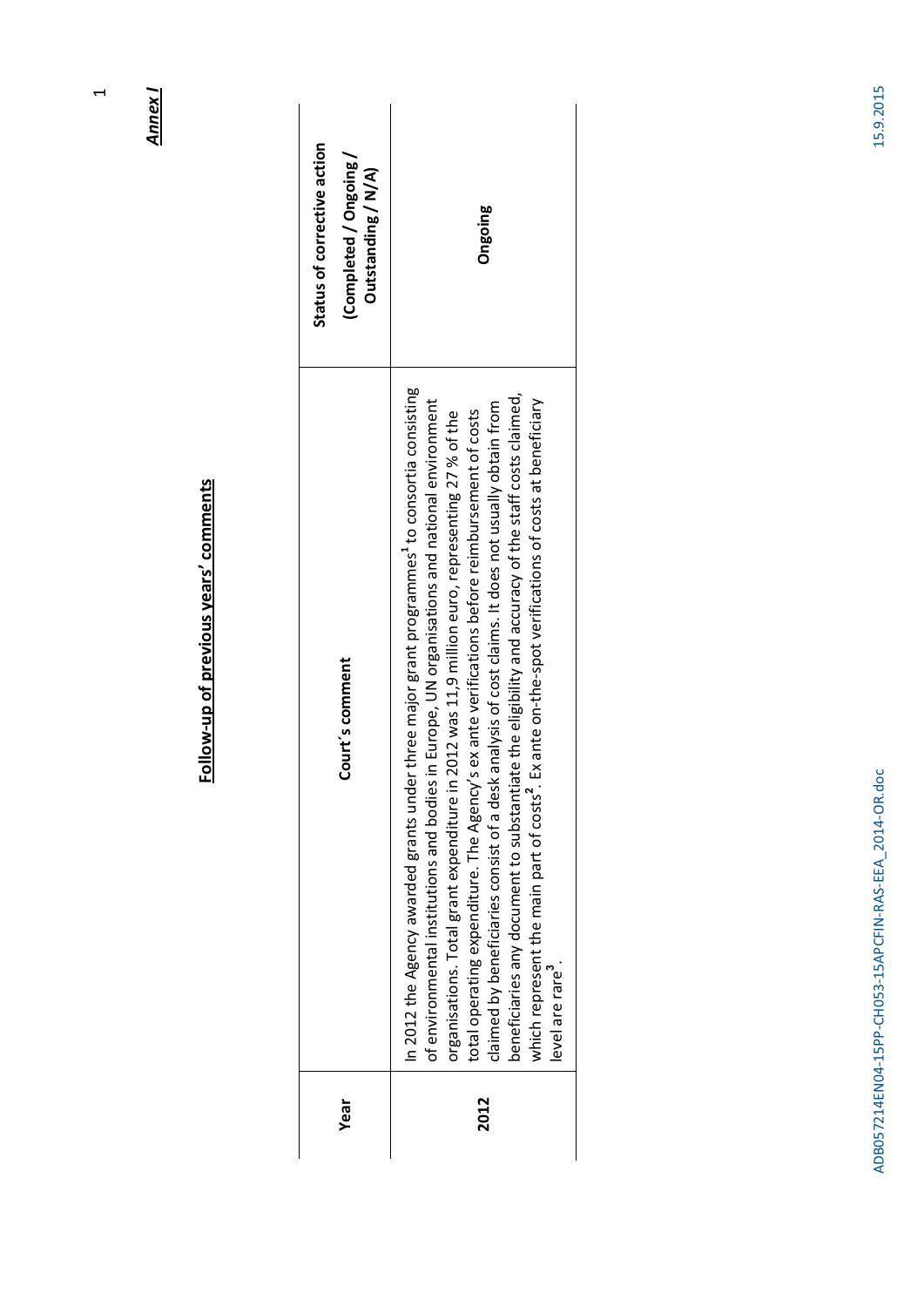|        | in Europe, UN organisations and national environment<br>In 2013 the Agency awarded grants under five grant programmes <sup>4</sup> to consortia consisting of<br>environmental institutions and bodies i                                                                                                                                                                                                                                                                                                                                                                                                                                               | Outstanding / N/A) |
|--------|--------------------------------------------------------------------------------------------------------------------------------------------------------------------------------------------------------------------------------------------------------------------------------------------------------------------------------------------------------------------------------------------------------------------------------------------------------------------------------------------------------------------------------------------------------------------------------------------------------------------------------------------------------|--------------------|
| 2013   | accuracy of staff costs claimed under the grant programmes, as these represent the major part of<br>operating expenditure. The Agency's ex ante verifications consist of a desk analysis of cost claims.<br>in 2013 was 13,9 million euro, representing 31 % of total<br>costs. In particular, for a sample of beneficiaries, time sheets were obtained to check the salary<br>Following the Court's comment of last year, the EEA intensified its checks on the eligibility and<br>costs claimed, but payslips have not been obtained. On-the-spot verifications of costs at<br>organisations. Total grant expenditure<br>beneficiary level are rare. | Ongoing            |
|        | Existing controls therefore provide only limited assurance on the eligibility and accuracy of the<br>documentation was obtained which provided reasonable assurance as to their legality and<br>transactions audited by the Court supporting<br>costs claimed by beneficiaries. For the<br>regularity.                                                                                                                                                                                                                                                                                                                                                 |                    |
|        | European Topic Centers (ETC), European Neighbourhood Partnership Instrument (ENPI) and Global Monitoring for Environment and Security<br>Initial Operations (GIO).                                                                                                                                                                                                                                                                                                                                                                                                                                                                                     |                    |
| $\sim$ | For other types of costs (i.e. sub-contracting, acquisition of equipment), supporting documents are requested and analysed.                                                                                                                                                                                                                                                                                                                                                                                                                                                                                                                            |                    |
| m      | is carried out to check one beneficiary's control systems. In 2010 one ex ante verification had<br>been carried out to check the eligibility of expenditure declared by one beneficiary.<br>In 2012 and in 2011 one ex ante verification wa                                                                                                                                                                                                                                                                                                                                                                                                            |                    |
| 4      | European Topic Centres (ETCs), European Neighbourhood Partnership Instrument (ENPI) Global Monitoring for Environment and Security Initial<br>Operations (GIO and GIO2), GMES in-situ coordination (GISC) and Instrument for Pre-Accession Assistance (IPA2).                                                                                                                                                                                                                                                                                                                                                                                          |                    |
|        |                                                                                                                                                                                                                                                                                                                                                                                                                                                                                                                                                                                                                                                        |                    |

 $\overline{\phantom{a}}$ 

 $\sim$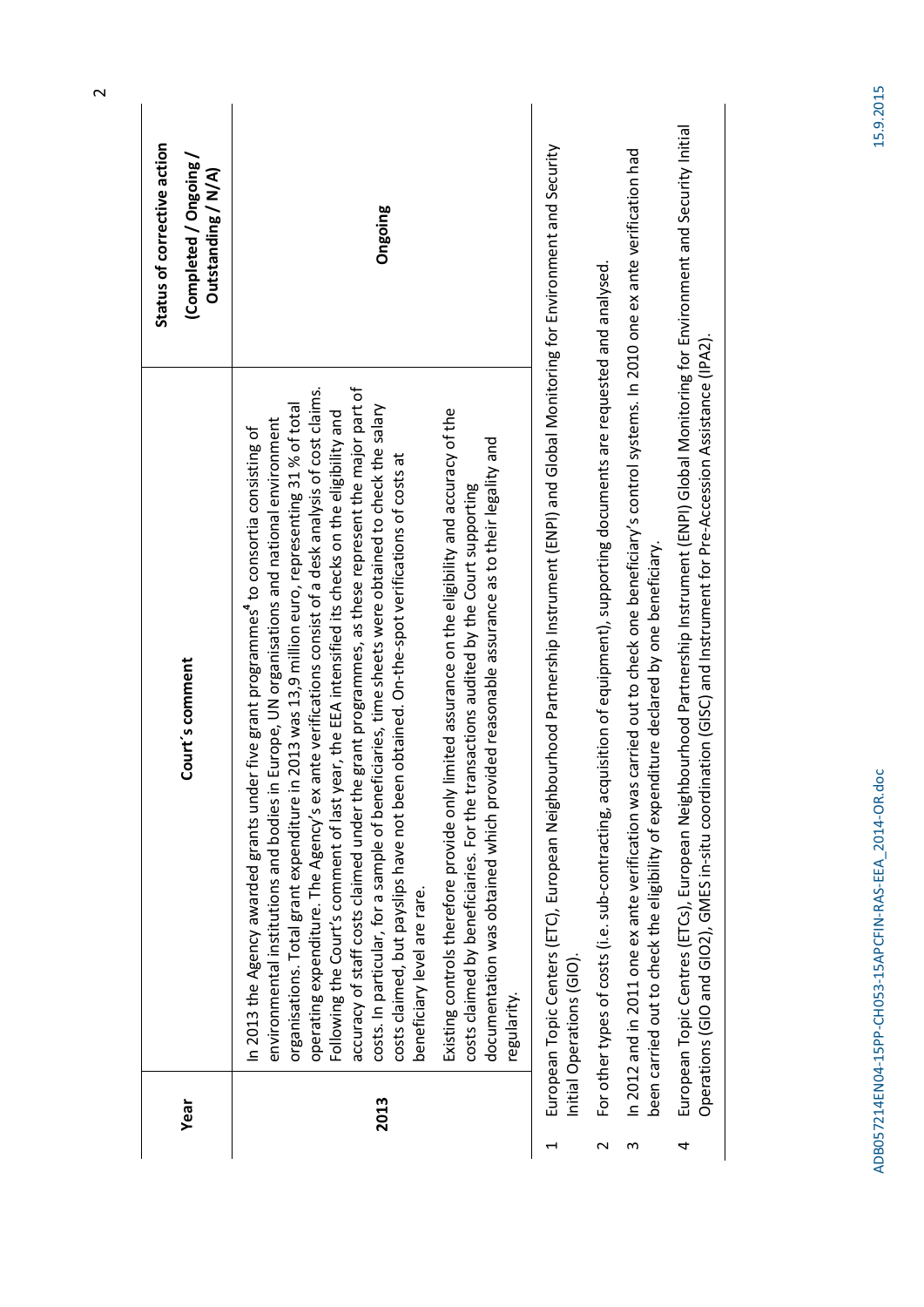# *Annex II*

1

## **European Environment Agency**

# **(Copenhagen)**

# **Competences and Activities**

| <b>Areas of Union</b>                                                                                                             | <b>Environment policy</b>                                                                                                                                                                                                                                                                                                                                                                                                                                                                                                                                                                                                                                                                                                                                   |  |  |
|-----------------------------------------------------------------------------------------------------------------------------------|-------------------------------------------------------------------------------------------------------------------------------------------------------------------------------------------------------------------------------------------------------------------------------------------------------------------------------------------------------------------------------------------------------------------------------------------------------------------------------------------------------------------------------------------------------------------------------------------------------------------------------------------------------------------------------------------------------------------------------------------------------------|--|--|
| competence<br>deriving from the<br><b>Treaty</b><br>(Article 191 of the<br>Treaty on the<br>Functioning of the<br>European Union) | Union policy on the environment shall contribute to pursuit of [] the objectives<br>of preserving, protecting and improving the quality of the environment, protecting<br>human health, prudent and rational utilisation of natural resources, promoting<br>measures at international level to deal with regional or worldwide environmental<br>problems, and in particular combating climate change.                                                                                                                                                                                                                                                                                                                                                       |  |  |
|                                                                                                                                   | Union policy on the environment shall aim at a high level of protection taking into<br>account the diversity of situations in the various regions of the Union. It shall be<br>based on the precautionary principle and on the principles that preventive action<br>should be taken, that environmental damage should as a priority be rectified at<br>source and that the polluter should pay. [] In preparing its policy [], the Union<br>shall take account of available scientific and technical data, environmental<br>conditions in the various regions of the Union, the potential benefits and costs of<br>action or lack of action, the economic and social development of the Union as a<br>whole and the balanced development of its regions []. |  |  |
| <b>Competences of</b>                                                                                                             | <b>Objectives</b>                                                                                                                                                                                                                                                                                                                                                                                                                                                                                                                                                                                                                                                                                                                                           |  |  |
| the Agency<br>(Council<br><b>Regulation (EEC)</b><br>No 1210/1990)                                                                | To set up a European environment information and observation network to<br>provide the Union and the Member States with:                                                                                                                                                                                                                                                                                                                                                                                                                                                                                                                                                                                                                                    |  |  |
|                                                                                                                                   | 1. Objective, reliable and comparable information at European level enabling<br>them to:                                                                                                                                                                                                                                                                                                                                                                                                                                                                                                                                                                                                                                                                    |  |  |
|                                                                                                                                   | take the requisite measures to protect the environment,<br>(a)                                                                                                                                                                                                                                                                                                                                                                                                                                                                                                                                                                                                                                                                                              |  |  |
|                                                                                                                                   | assess the results of such measures,<br>(b)                                                                                                                                                                                                                                                                                                                                                                                                                                                                                                                                                                                                                                                                                                                 |  |  |
|                                                                                                                                   | (c)<br>ensure that the public is properly informed about the state of the<br>environment.                                                                                                                                                                                                                                                                                                                                                                                                                                                                                                                                                                                                                                                                   |  |  |
|                                                                                                                                   | 2. The necessary technical and scientific support.                                                                                                                                                                                                                                                                                                                                                                                                                                                                                                                                                                                                                                                                                                          |  |  |
|                                                                                                                                   | <b>Tasks</b>                                                                                                                                                                                                                                                                                                                                                                                                                                                                                                                                                                                                                                                                                                                                                |  |  |
|                                                                                                                                   | to establish, in cooperation with the Member States, and coordinate the<br>European Environment Information and Observation Network;                                                                                                                                                                                                                                                                                                                                                                                                                                                                                                                                                                                                                        |  |  |
|                                                                                                                                   | to provide the Union and the Member States with the objective information<br>necessary for framing and implementing sound and effective environmental<br>policies;                                                                                                                                                                                                                                                                                                                                                                                                                                                                                                                                                                                          |  |  |
|                                                                                                                                   | to assist the monitoring of environmental measures through appropriate<br>support for reporting requirements;                                                                                                                                                                                                                                                                                                                                                                                                                                                                                                                                                                                                                                               |  |  |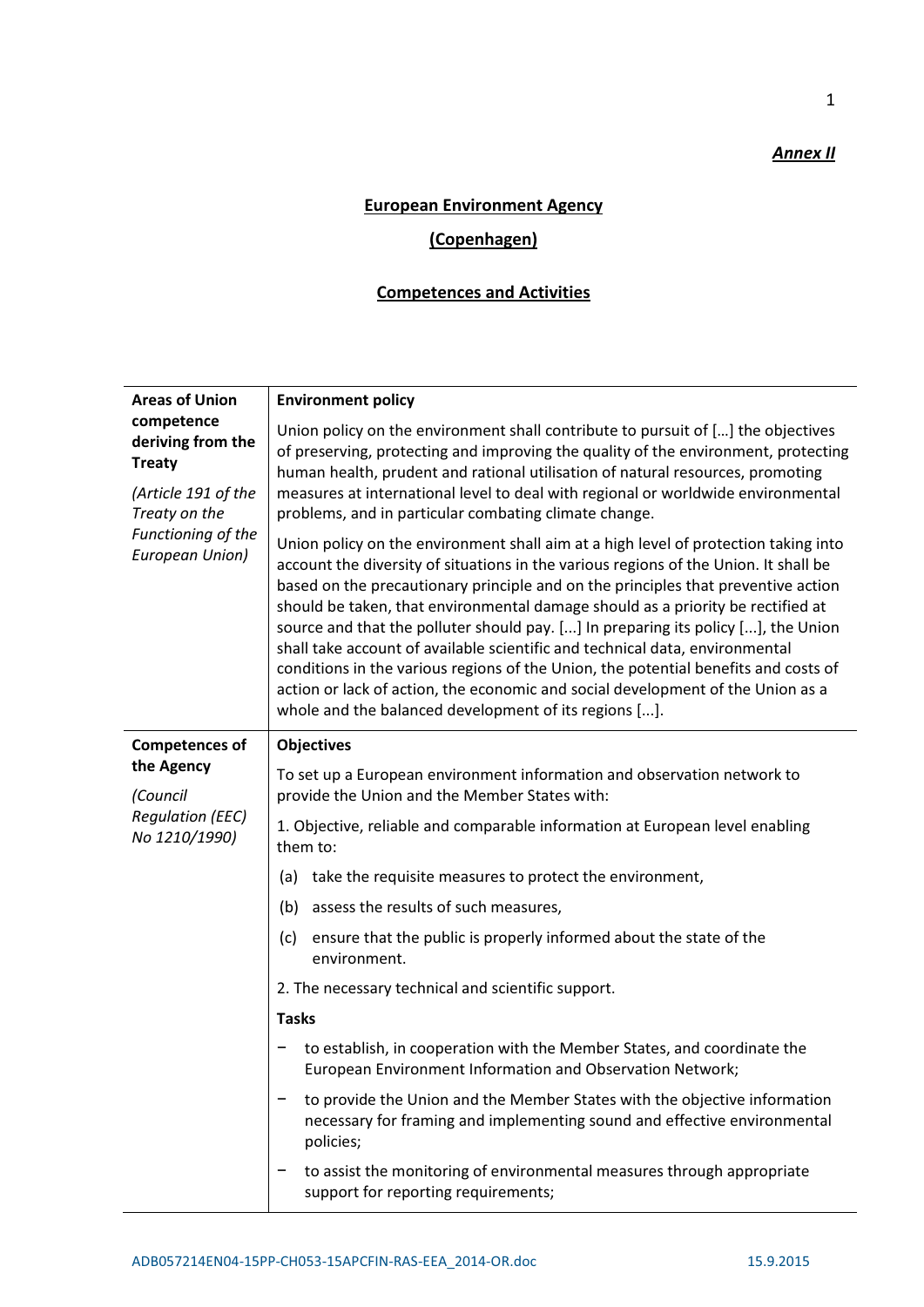|            | to advise individual Member States on the development, establishment and<br>-<br>expansion of their systems for the monitoring of environmental measures;                                                                                                                                                                                                                  |  |  |
|------------|----------------------------------------------------------------------------------------------------------------------------------------------------------------------------------------------------------------------------------------------------------------------------------------------------------------------------------------------------------------------------|--|--|
|            | to record, collate and assess data on the state of the environment, to report<br>on the quality of and pressures on the environment within the territory of the<br>Union, to provide uniform assessment criteria for environmental data to be<br>applied in all Member States and to develop further and maintain a reference<br>centre of information on the environment; |  |  |
|            | to help ensure that environmental data at European level are comparable<br>and, if necessary, to encourage by appropriate means improved<br>harmonisation of methods of measurement;                                                                                                                                                                                       |  |  |
|            | to promote the incorporation of European environmental data into<br>-<br>international environment monitoring programmes;                                                                                                                                                                                                                                                  |  |  |
|            | to publish a report on the state of, trends in and prospects for the<br>-<br>environment every five years, supplemented by indicator reports focussing<br>upon specific issues;                                                                                                                                                                                            |  |  |
|            | to stimulate the development of environmental forecasting techniques,<br>exchanges of information on technologies for preventing or reducing damage<br>to the environment, methods of assessing the costs of damage to the<br>environment and the costs of environmental preventive, protection and<br>restoration policies;                                               |  |  |
|            | to ensure the broad dissemination of reliable and comparable environmental<br>information, in particular on the state of the environment, to the general<br>public and, to this end, to promote use of new telematics technology for this<br>purpose;                                                                                                                      |  |  |
|            | to cooperate actively with other Union bodies and programmes and other<br>international bodies and in areas of common interest with those institutions<br>in countries which are not members of the Union, taking account of the need<br>to avoid duplication of effort;                                                                                                   |  |  |
|            | to support the Commission in the process of exchange of information on the<br>development of environmental assessment methodologies and best practice<br>and in the diffusion of information on the results of relevant environmental<br>research and in a form which can best assist policy development.                                                                  |  |  |
| Governance | <b>Management Board</b>                                                                                                                                                                                                                                                                                                                                                    |  |  |
|            | Composition<br>One representative of each Member State, one of each EEA member country, two<br>representatives of the Commission, and two scientists appointed by the European<br>Parliament.<br>Tasks                                                                                                                                                                     |  |  |
|            |                                                                                                                                                                                                                                                                                                                                                                            |  |  |
|            |                                                                                                                                                                                                                                                                                                                                                                            |  |  |
|            | To adopt the multiannual and annual work programmes and to ensure their<br>implementation and to adopt the annual report on the Agency's activities.<br><b>Executive Director</b>                                                                                                                                                                                          |  |  |
|            |                                                                                                                                                                                                                                                                                                                                                                            |  |  |
|            | Appointed by the Management Board on a proposal from the Commission.                                                                                                                                                                                                                                                                                                       |  |  |
|            |                                                                                                                                                                                                                                                                                                                                                                            |  |  |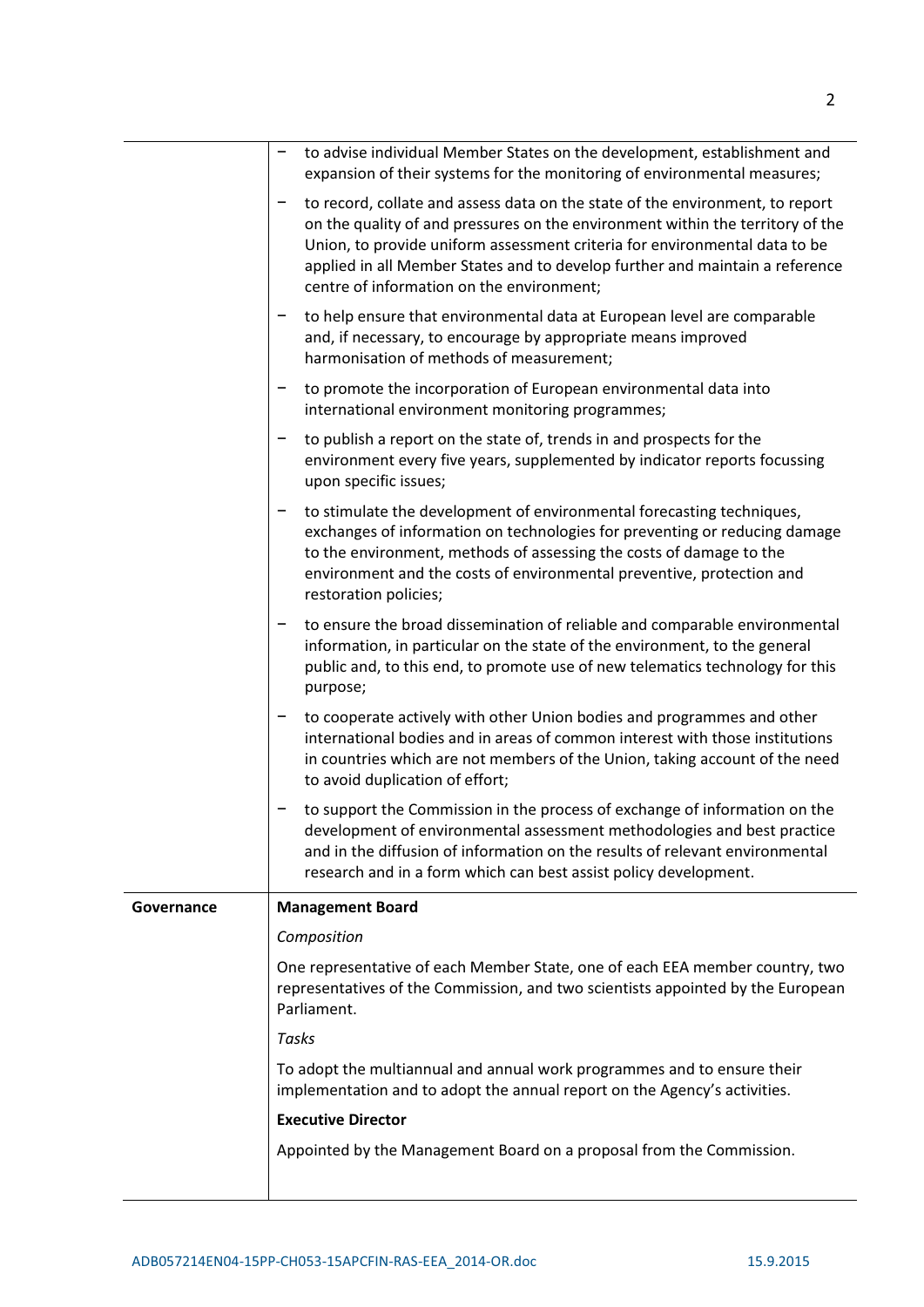|                                           | <b>Scientific Committee</b>                                                                                                                                                                         |          |  |
|-------------------------------------------|-----------------------------------------------------------------------------------------------------------------------------------------------------------------------------------------------------|----------|--|
|                                           | Consisting of qualified persons in the field of the environment, designated by the<br>Management Board.                                                                                             |          |  |
|                                           | <b>External audit</b>                                                                                                                                                                               |          |  |
|                                           | European Court of Auditors.                                                                                                                                                                         |          |  |
|                                           | <b>Discharge authority</b>                                                                                                                                                                          |          |  |
|                                           | European Parliament, acting on a recommendation from the Council.                                                                                                                                   |          |  |
| <b>Resources made</b>                     | <b>Final Budget</b>                                                                                                                                                                                 |          |  |
| available to the<br><b>Agency in 2014</b> | 52,6 (41,7) million euro                                                                                                                                                                            |          |  |
| (2013)                                    | Union subsidy: 80 % (100 %)                                                                                                                                                                         |          |  |
|                                           | Staff as of 31 December 2014                                                                                                                                                                        |          |  |
|                                           | Number of posts in the establishment plan: 135 (138)                                                                                                                                                |          |  |
|                                           | Posts occupied: 130 (132) plus 74 (78) other posts (contract staff and seconded<br>national experts)<br>Total staff numbers: 204 (210)<br>Establishment plan posts assigned to the following tasks: |          |  |
|                                           |                                                                                                                                                                                                     |          |  |
|                                           |                                                                                                                                                                                                     |          |  |
|                                           | operational 97 (98)                                                                                                                                                                                 |          |  |
|                                           | administrative 38 (40)<br>-                                                                                                                                                                         |          |  |
| <b>Products and</b>                       | Articles                                                                                                                                                                                            | 14 (48)  |  |
| services in 2014<br>(2013)                | Highlights                                                                                                                                                                                          | 46 (53)  |  |
|                                           | Press releases                                                                                                                                                                                      | 7(11)    |  |
|                                           | Data sets                                                                                                                                                                                           | 54 (29)  |  |
|                                           | Indicators                                                                                                                                                                                          | 34 (46)  |  |
|                                           | Maps, graphs                                                                                                                                                                                        | 48 (217) |  |
|                                           | Brochures, flyers etc.                                                                                                                                                                              | 1(5)     |  |
|                                           | Corporate docs                                                                                                                                                                                      | 2(5)     |  |
|                                           | Reports                                                                                                                                                                                             | 10(13)   |  |
|                                           | <b>Technical reports</b>                                                                                                                                                                            | 17(21)   |  |
|                                           | <b>EEA Signals</b>                                                                                                                                                                                  | 1(1)     |  |
|                                           | SOER                                                                                                                                                                                                | 1(0)     |  |

*Source:* Annex supplied by the Agency.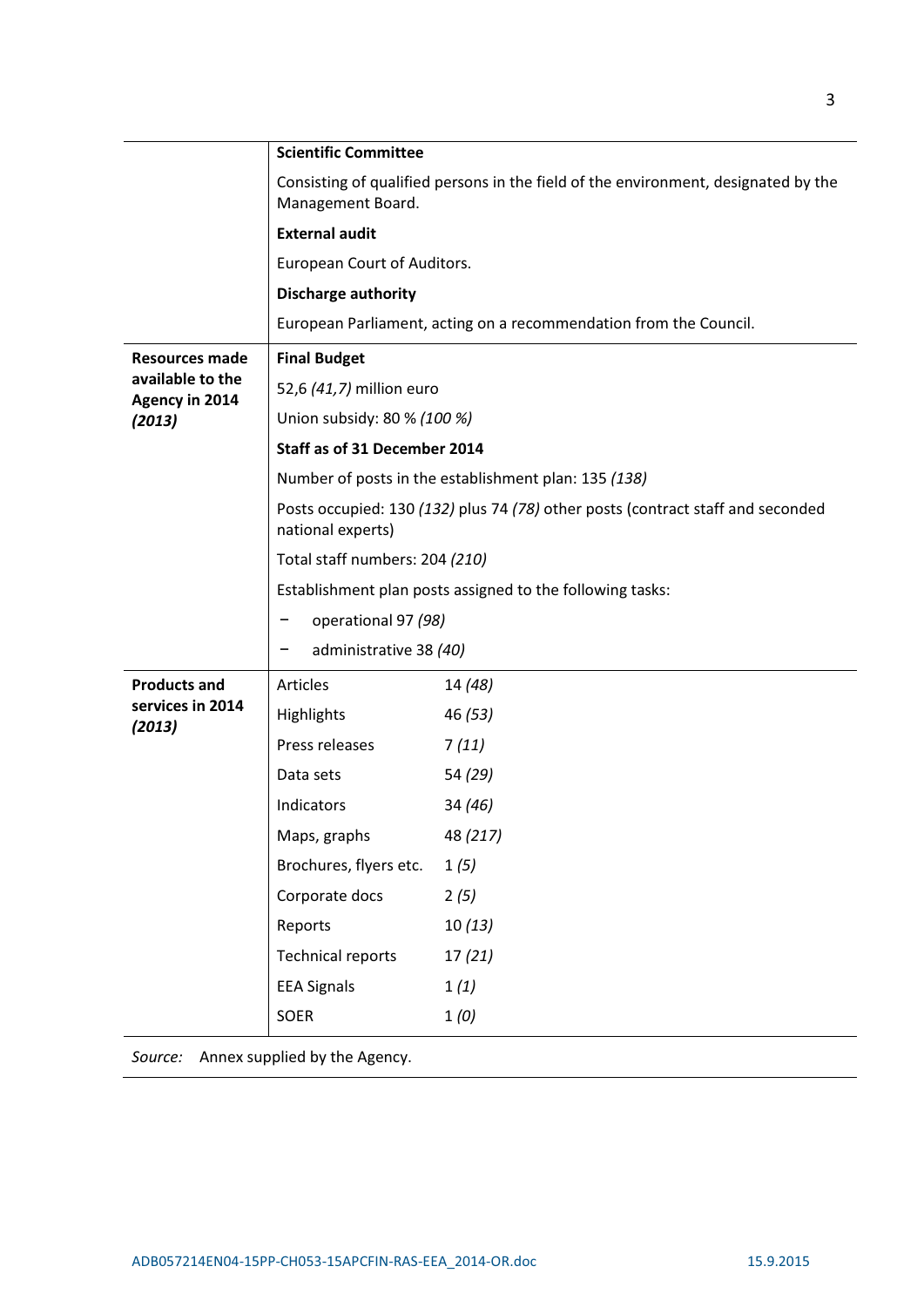## **THE AGENCY'S REPLY**

11. According to EEA's understanding the principle of transparency has been respected. The 'known shortcomings' were adequately described in section 6.3.2 of the tender specifications with use of words such as: improvement, correction, adjustment and ensuring consistency. The full tender specifications can be seen on the EEA's website (http://www.eea.europa.eu/about-us/tenders/eea-mdi-14-005-it).

12. When implementing the new ex-ante and ex-post verification policy for grants as from May 2014, the EEA prioritized guidelines for beneficiaries on the preparation of cost statements. 'EEA verification guidelines' have been elaborated since and distributed to the resource officers performing the ex-ante verifications on grants and are applicable from the financial year 2016.

13. Following the observation from the ECA, the EEA has initiated the recovery from the beneficiary concerned.

The EEA will ensure a rigorous implementation of ICS No 18 to document any instances of overriding of controls or deviations from established policies and procedure that may occur in the future.

Concerning the second part of this observation, the Agency did not deem it effective to pursue the requested documents given that strong evidence had been obtained from the same partners from past sampling. In addition, the Agency was in dialogue with the Court's auditors at this time on formulating the most appropriate verification policy aimed at ensuring coverage and eligibility.

EEA takes note of the third remark in this observation and will take it into consideration when revising the current ETC verification policy. A formal ex-post verification strategy will be developed ensuring compatibility with the tasks of EEA Internal Audit Capability. The internal auditor will carry out exclusively ex-post controls thus covering both on-the-spot verifications and effectiveness of the EEA ex-ante verification process.

14. Prior to the implementation of a cloud based e-mail service, the EEA carried out a test study and then a risk assessment of the changes entailed involving EEA IT and quality management experts as well as the

EEA reply